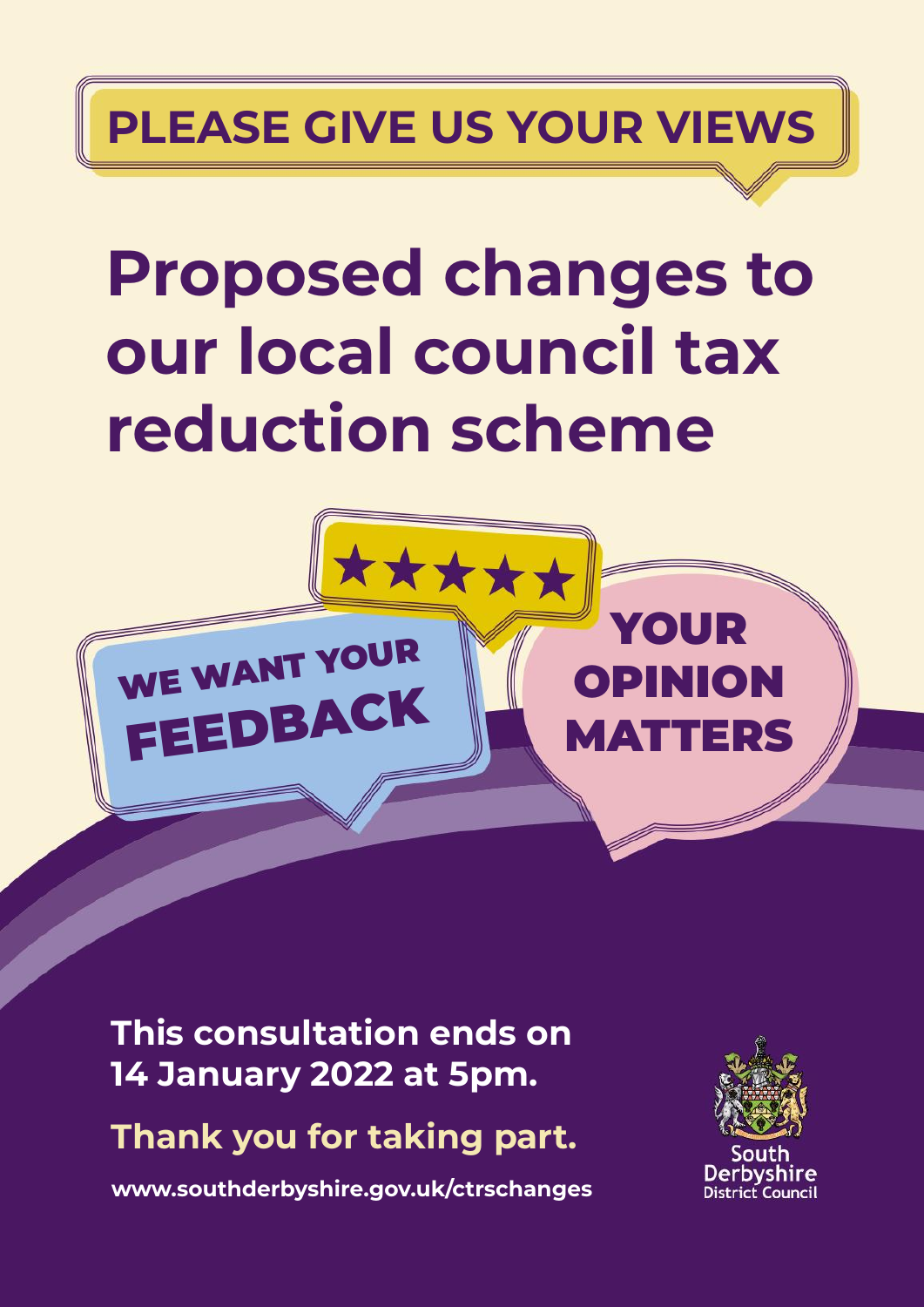# **PLEASE GIVE US YOUR VIEWS**

### **Proposed changes to our local council tax reduction scheme**

**South Derbyshire District Council is considering making changes to its local council tax reduction scheme. This scheme relates to those of working age. The council tax support scheme for those of pension age is a national scheme and is not affected by these proposals.** 

The scheme supports working age residents who are on a low income by reducing the amount of council tax they have to pay in line with their income.

The Council's current scheme was introduced in 2013. As such, the Council is keen to explore changes to the scheme to modernise it, ensure it distributes support to those in need more effectively, and to reduce the amount it costs to deliver.

Before the Council can make any changes to its current scheme, it is important that it consults widely with residents and partners.

This document is part of that consultation. It sets out the proposed changes and alternatives, and links to a modelling tool where residents who currently claim a council tax reduction can find out what the changes would mean for them.

If you currently claim a council tax reduction, find out what the changes would mean to you by using our modelling tool at **www.southderbyshire.gov.uk/ctrsmodels**

To give your views on the proposed changes, please visit the Council's online survey at **www.southderbyshire.gov.uk/ctrschanges** 

**You don't need to be claiming a council tax reduction to take part. We would like to hear everyone's views. The deadline to give your views is 14 January at 5pm.** 

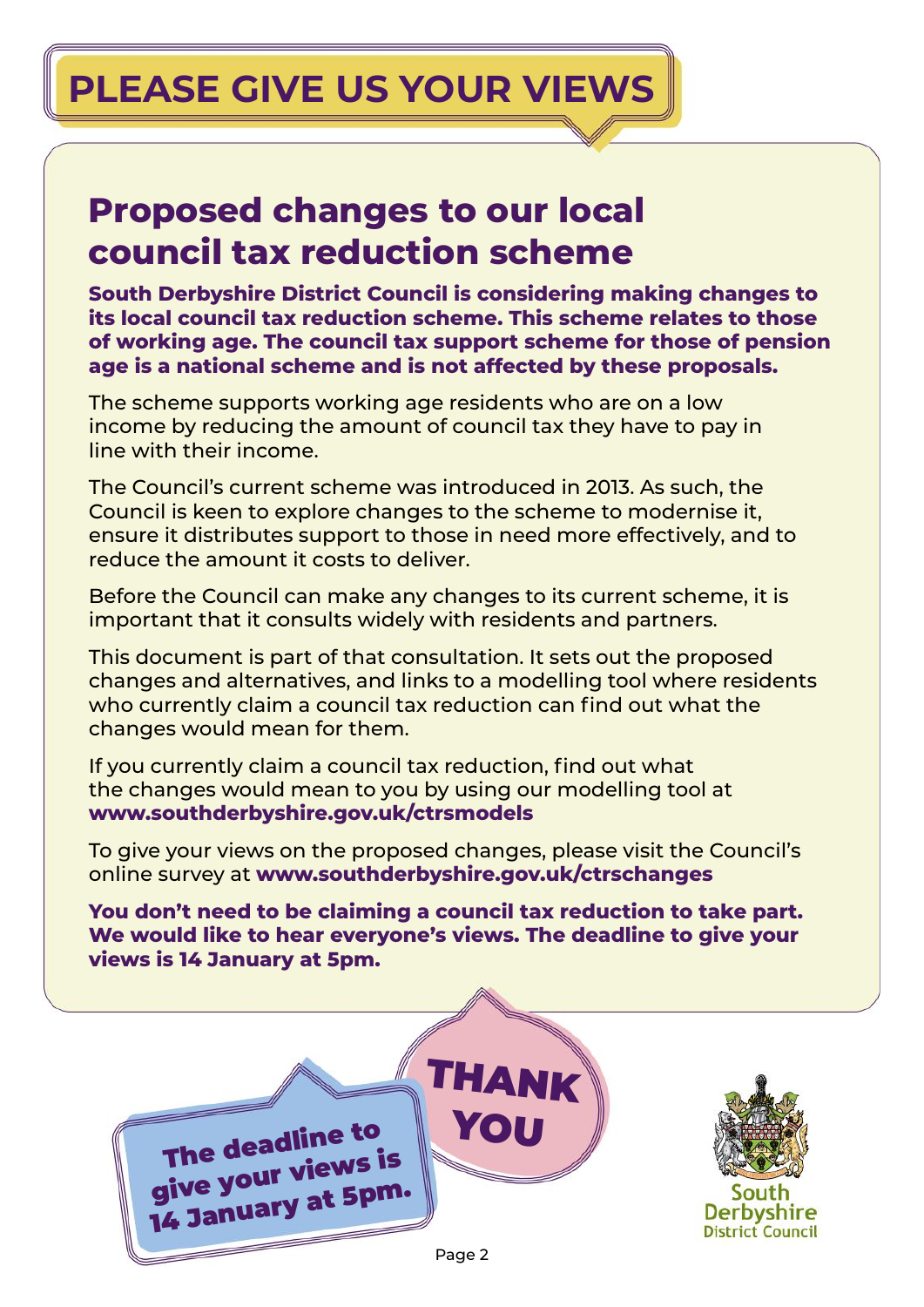**THE PROPOSED CHANGES**

#### **The Council has developed two models it would like people to give their views on. Changes 1 – 5 are included in both models.**

#### **1. The baseline reduction**

Currently residents on the lowest incomes have to pay 8.5% or 10% towards their council tax. This means those who are financially vulnerable may have to choose between paying their council tax and other vital bills. The Council also invests significant time and energy in working with these customers when they can't pay, including carrying out debt recovery activity.

Both models propose revising the scheme, so that those on the very lowest incomes will no longer have to pay this minimum toward their council tax. In both proposed models, where residents have no excess income, they could receive up to 100% discount on their council tax bill.

#### **Who would this affect?**

Any claimant with no excess income would benefit from this proposed change and would receive up to 100% council tax discount, depending on other circumstances (for example whether they have a non-dependent living with them). No council tax support claimants would be negatively impacted.

#### **Your views**

#### **Do you agree with this proposal?**

| <b>Yes</b> | <b>No</b>            | <b>Not sure</b> |  |
|------------|----------------------|-----------------|--|
|            | <b>Your comments</b> |                 |  |
|            |                      |                 |  |
|            |                      |                 |  |
|            |                      |                 |  |
|            |                      |                 |  |
|            |                      |                 |  |
|            |                      |                 |  |



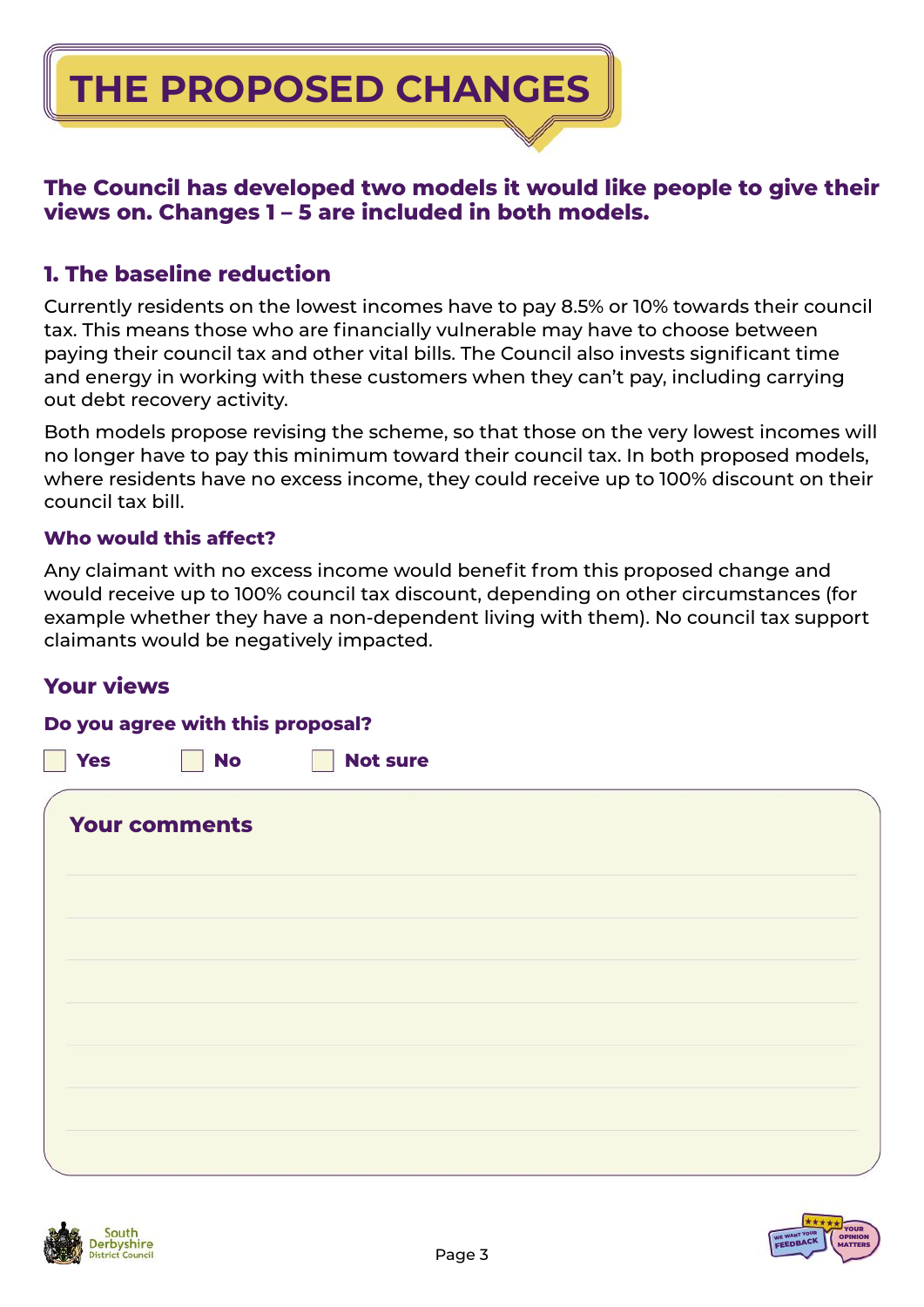#### **2. Introduce a standard £5 non-dependent deduction**

A non-dependent is an adult who lives with a council taxpayer on a low income but who is not their partner. Under the current scheme, a deduction is taken from the support the council taxpayer receives which differs depending on the income of the non-dependent adult – between £4.05 and £12.45 per week (based on 2021/2022 rates).

Introducing a standard deduction (regardless of the income of the non-dependent) would significantly simplify administration, reduce administrative costs, and speed up other areas of processing which would ultimately benefit all claimants.

#### **Who would this affect?**

Anyone who currently receives the lowest non-dependent deduction (£4.05 a week) would receive 95p less council tax support each week per non-dependent living with them. Based on current caseload, approximately 73 cases would be negatively affected, 64 of which would be by 95p per week.

Anyone who currently receives the highest non-dependent deduction (£12.45 a week) would receive up to £7.45 more council tax support each week. Based on the data extract, 78 cases would be positively affected by between £0.40 and £14.90 a week, with the average being £4.86 per week.

Approximately 150 claimants who have a non-dependent living with them would have a deduction for the first time. This includes any with a non-dependent who is under 25 who is working under 16 hours a week, receiving Universal Credit or is a pensioner.

**Claimants who are exempt from non-dependent charges, including people who have someone living with them to support their registered needs, such as those who receive the care element of the Personal Independence Payment (or PIP) and those who are registered blind, would not be affected as they would continue to be exempt from the non-dependent deduction.** 

#### **Your views**

**Do you agree with this proposal?** 

**Yes I No Not sure** 

| <b>Your comments</b> |  |  |  |
|----------------------|--|--|--|
|                      |  |  |  |
|                      |  |  |  |
|                      |  |  |  |
|                      |  |  |  |
|                      |  |  |  |
|                      |  |  |  |



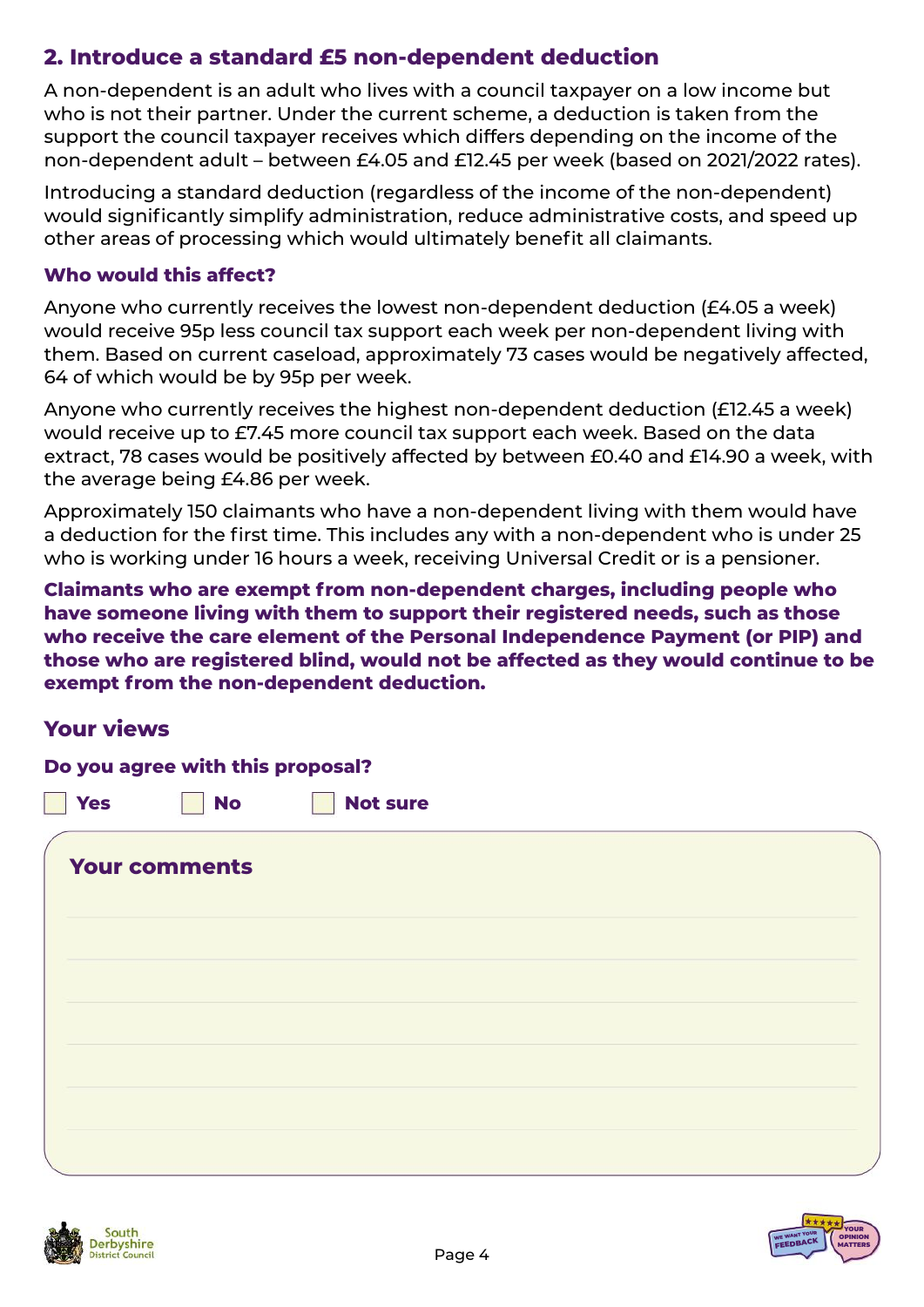#### **3. Treat a claim for Universal Credit as a claim for a council tax reduction**

Currently anyone who applies for Universal Credit has to know to apply separately for a council tax reduction. This means that people have to fill in two sets of forms with the same information, at a time when they may be feeling very vulnerable. It also means that there can be a delay in vital financial support reaching claimants. Some council taxpayers may also never realise they could be eligible and so may never apply.

#### **Who would this affect?**

**Do you agree with this proposal?** 

This would positively affect any resident who claims Universal Credit for the first time. It would not negatively affect any resident.

It could increase the number of people who claim overall, but it is felt this increase is likely to be negligible as the Council works to ensure all those who are eligible are awarded the help they are entitled to.

#### **Your views**

| Yes | $\blacksquare$ No    | T<br><b>Not sure</b> |  |  |
|-----|----------------------|----------------------|--|--|
|     | <b>Your comments</b> |                      |  |  |
|     |                      |                      |  |  |
|     |                      |                      |  |  |
|     |                      |                      |  |  |
|     |                      |                      |  |  |
|     |                      |                      |  |  |
|     |                      |                      |  |  |
|     |                      |                      |  |  |
|     |                      |                      |  |  |
|     |                      |                      |  |  |
|     |                      |                      |  |  |
|     |                      |                      |  |  |
|     |                      |                      |  |  |
|     |                      |                      |  |  |
|     |                      |                      |  |  |
|     |                      |                      |  |  |
|     |                      |                      |  |  |
|     |                      |                      |  |  |



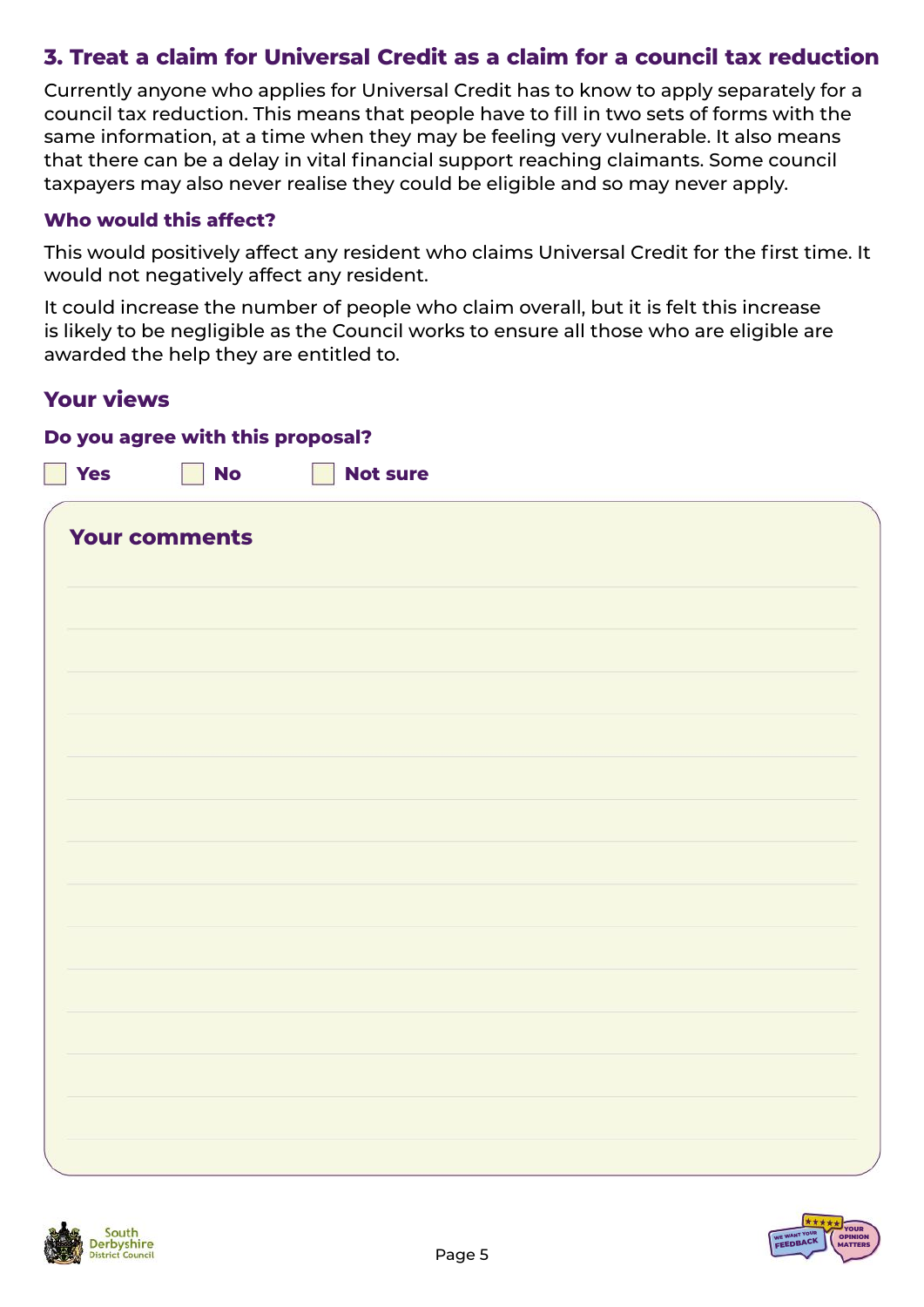#### **4. Remove second adult rebate**

The current second adult rebate is awarded to sole council taxpayers, regardless of their income, and has been removed by many councils nationwide because it can award support to people on higher incomes.

By removing it, anyone who is currently eligible for up to 25% off their council tax bill through council tax support, because they have a non-dependent adult on a low income living with them, will no longer receive this reduction.

This proposal is based on the suggestion that even if a second adult is on a low income, they should still contribute something towards the household's council tax bill.

If the council taxpayer is on a low income, they will still be entitled to a council tax reduction based on their own financial circumstances.

Most councils across the country have removed second adult rebate.

#### **Who would this affect?**

Based on current caseload, this would negatively affect 38 residents who would no longer receive up to 25% discount off their council tax bill.

Any affected residents who are entitled to a council tax reduction based on their own financial circumstances would continue to get support at the appropriate rate.

The money saved from this proposal could be used to support other changes, such as the removal of the baseline reduction.

#### **Your views**

#### **Do you agree with this proposal?**

**Example 20 Not sure** 

| <b>Your comments</b> |  |  |
|----------------------|--|--|
|                      |  |  |
|                      |  |  |
|                      |  |  |
|                      |  |  |
|                      |  |  |
|                      |  |  |
|                      |  |  |
|                      |  |  |



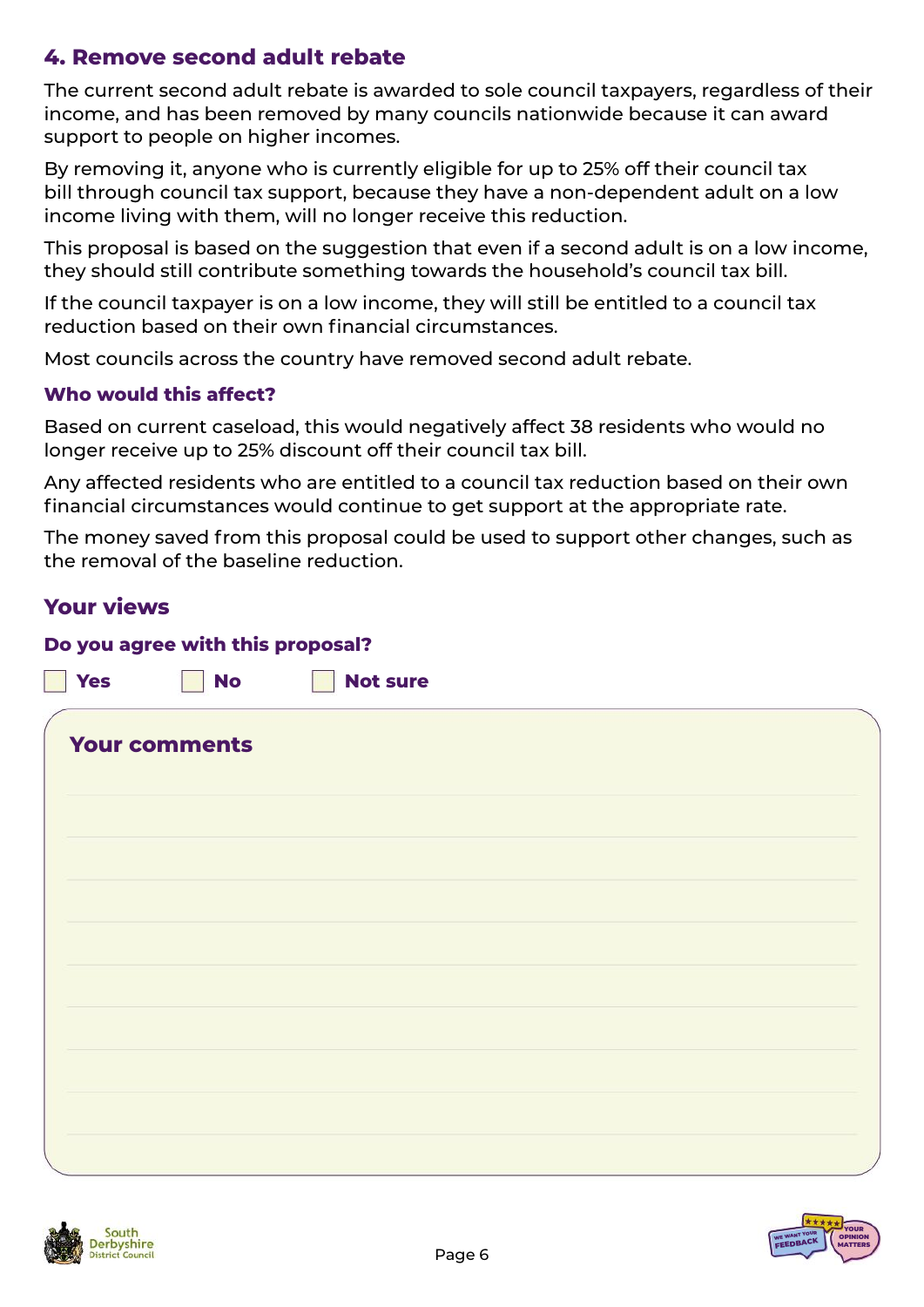#### **5. Introduce a £1 minimum award**

Currently the Council processes payments and changes for customers who claim as little as a few pence a week.

This is costly to administer in terms of staff time. Setting a minimum payment (for example £1 a week) could help to streamline the system.

#### **Who would this affect?**

Setting a £1 minimum award would affect a set of customers who only claim very little support because they have more excess income.

If a resident is entitled to less than £1 a week, they will not receive a council tax reduction under this proposal.

Based on current caseload, this would negatively affect 18 residents.

#### **Your views**

#### **Do you agree with this proposal?**

|  | e e<br>×<br>$\sim$ |  |
|--|--------------------|--|

**S** No Not sure

| <b>Your comments</b> |  |  |
|----------------------|--|--|
|                      |  |  |
|                      |  |  |
|                      |  |  |
|                      |  |  |
|                      |  |  |
|                      |  |  |
|                      |  |  |
|                      |  |  |
|                      |  |  |
|                      |  |  |
|                      |  |  |



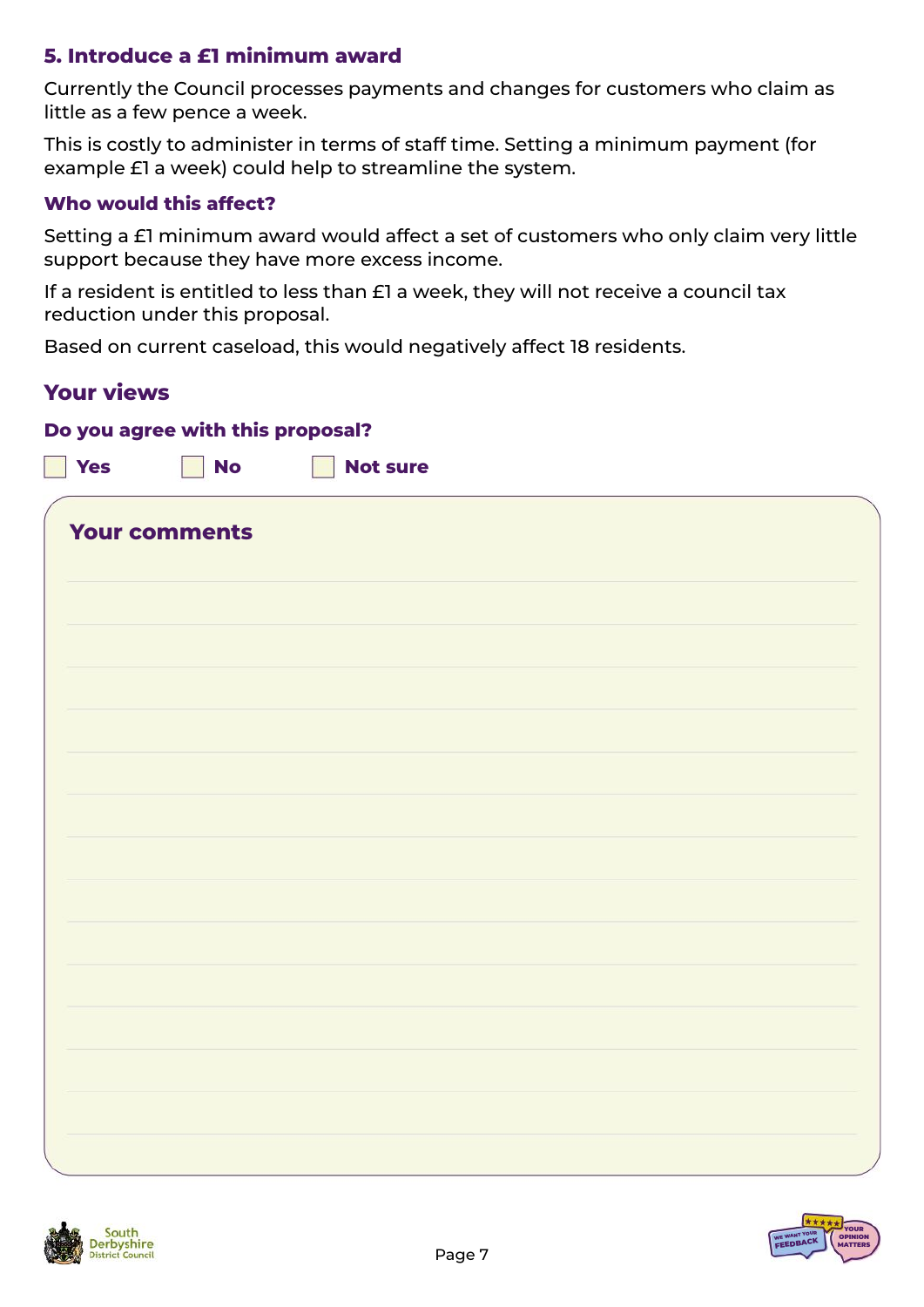## **INTRODUCE A BANDED SCHEME OR RETAIN THE EXISTING TAPER?**

### **Please let us know which one you prefer.**

#### **The Council also wants to consider introducing a banded scheme based on excess income.**

The benefits of a banded scheme are that they give claimants more certainty about what happens to their council tax support award if they earn a little more or less income.

Banded schemes also help to reduce administration costs.

The alternative is to retain the current taper scheme.

**These two models are detailed overleaf – please let us know which one you prefer.** 



**It's the amount of money people earn/receive above the minimum amount (the applicable amount) the government says we all need to live on.** 

**When calculating excess income, we don't consider money people get for things like disabilities or vulnerabilities.** 



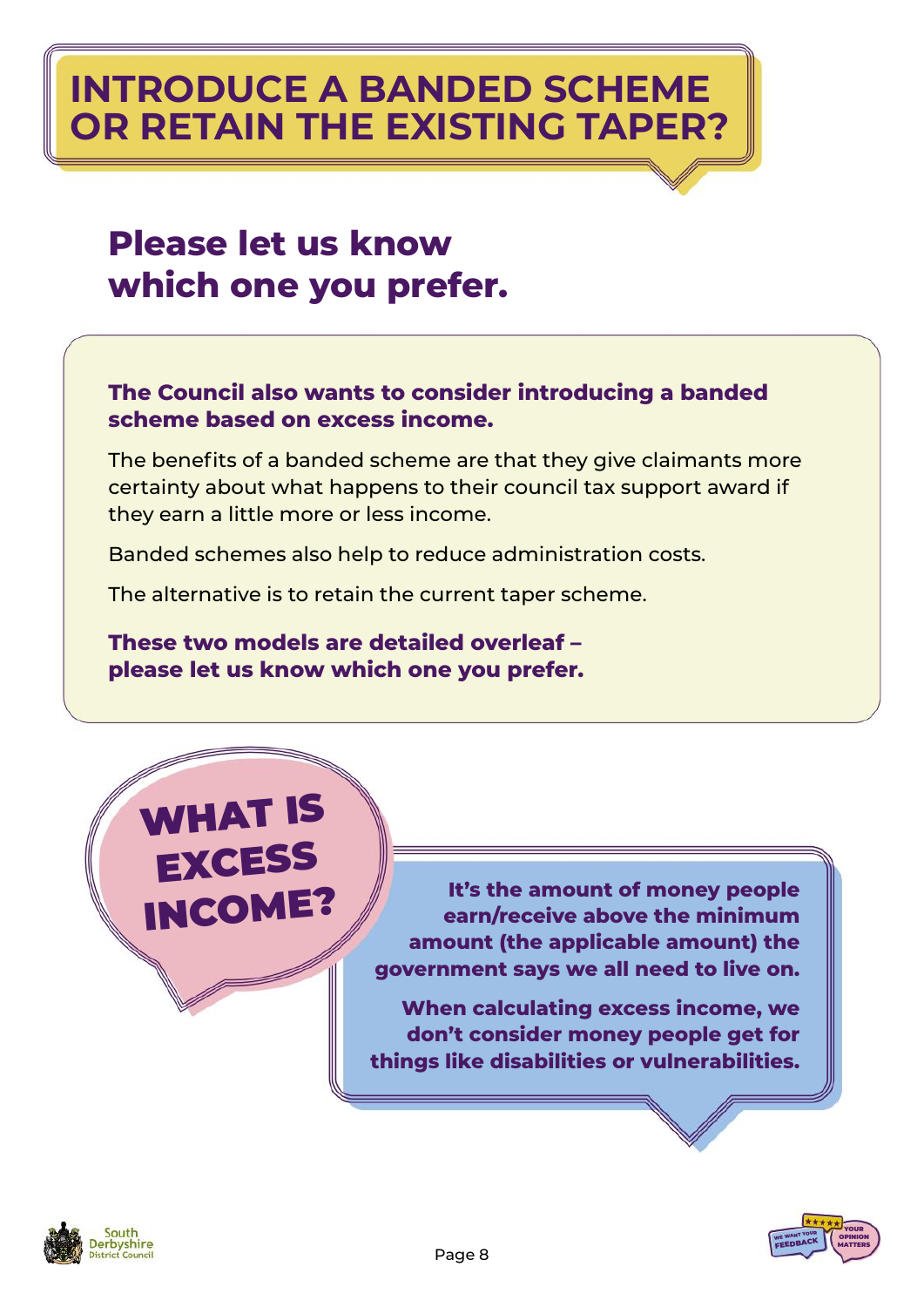# **Retain the existing taper (option a)**

The Council's current scheme reduces the amount of council tax support someone can claim based on their excess income (i.e., the amount above what the government says someone needs to live on).

When looking at excess income, the Council does not take into consideration income such as Personal Independence Payments (PIP) or Disability Living Allowance (DLA), so vulnerable groups are protected.

#### **The way the taper works is:**

| <b>Maximum potential</b>   | <b>Amount of</b> | 20% of £18: | <b>Amount of council</b>                      |
|----------------------------|------------------|-------------|-----------------------------------------------|
| council tax support award: | excess income:   |             | <b>tax a resident pays:</b>                   |
| £30 per week               | £18              | £3.60       | $£3.60$ $(E30 - £3.60 =$<br>£24.60 reduction) |

The issue with the current taper is that when a residents income changes (even by pennies) their council tax reduction has to be recalculated. This means residents are never sure how much support they are going to get, are regularly sent letters about their revised award, and understandably get confused by so many changes. The scheme is also costly for the council to deliver as cases have to be reassessed so regularly, even if people's income changes very minimally.

#### **Who would this affect?**

Retaining the taper would not negatively impact any resident more than the current scheme does. That said, it would not deliver the benefits of the banded scheme in relation to any increases or decreases in income.

If this option is chosen, the Council can introduce a £15 a week, equivalent to £65 a month, tolerance on Universal Credit (UC) claims only. This would mean if someone who claims UC has a change in their income by less than £15 per week their award would not change – a bit like the banded scheme. This could not be extended to non-UC claimants due to software limitations.

#### **The alternative is to introduce a banded scheme – see page 10.**

#### **Your views on option a (the taper)**

|            | Do you prefer this option? |                 |  |  |
|------------|----------------------------|-----------------|--|--|
| <b>Yes</b> | <b>No</b>                  | <b>Not sure</b> |  |  |
|            |                            |                 |  |  |
|            | <b>Your comments</b>       |                 |  |  |
|            |                            |                 |  |  |
|            |                            |                 |  |  |
|            |                            |                 |  |  |
|            |                            |                 |  |  |
|            |                            |                 |  |  |



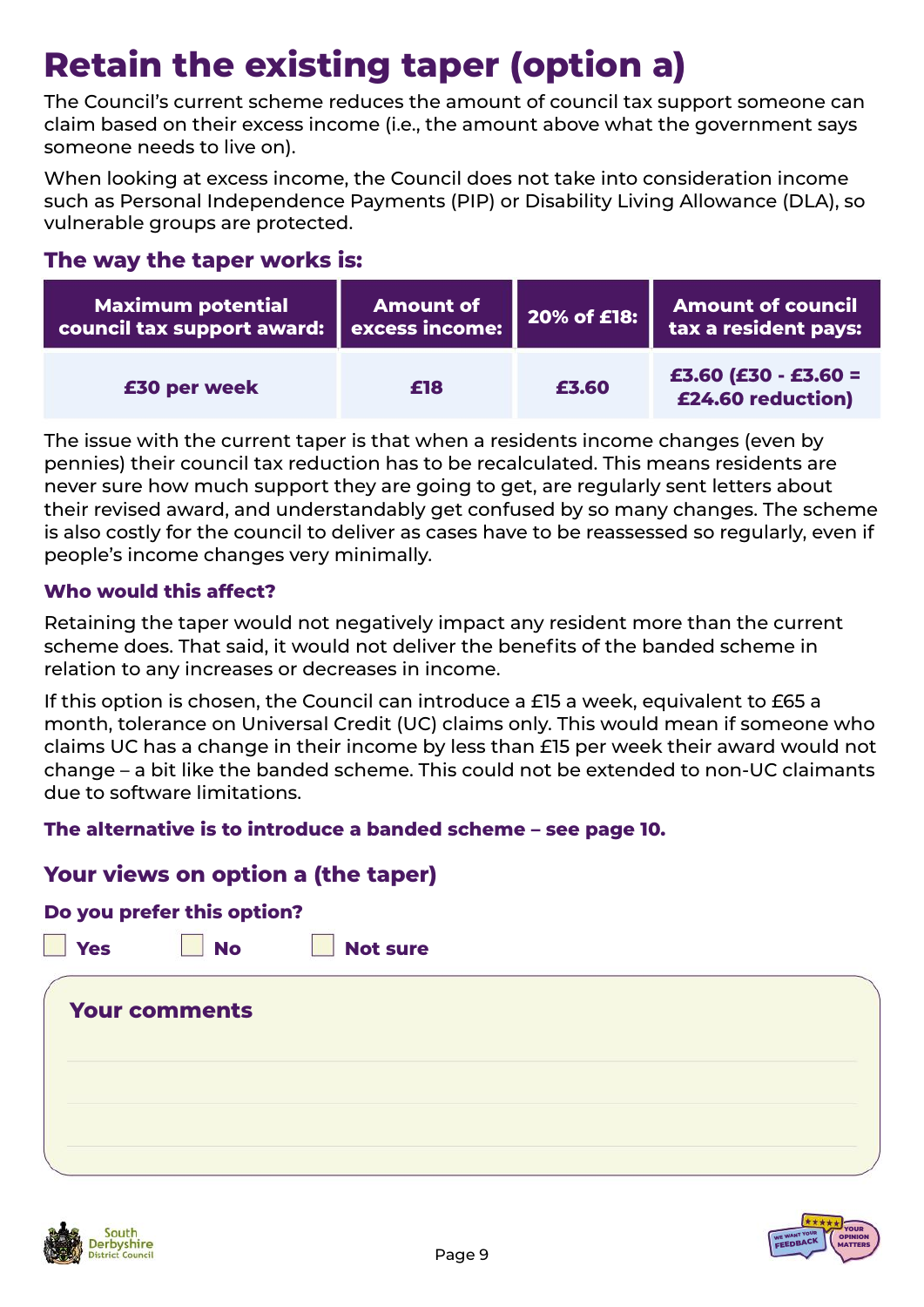## **Introduce a banded scheme (option b)**

Many councils have introduced a banded scheme. The Council has selected a banded scheme that works out how much council tax discount claimants will get (as a percentage of the total charge) by putting a claimant's excess income into one of ten bands.

| <b>Band</b>             | <b>Amount of excess income</b><br>you have per week |                    | How much discount you<br>get on your council tax bill |  |
|-------------------------|-----------------------------------------------------|--------------------|-------------------------------------------------------|--|
|                         | <b>Lower limit</b>                                  | <b>Upper limit</b> |                                                       |  |
| 1                       | £0                                                  | £5                 | 100%                                                  |  |
| $\overline{2}$          | £5.01                                               | £20                | 90%                                                   |  |
| 3                       | £20.01                                              | £35                | 78%                                                   |  |
| 4                       | £35.01                                              | £50                | 66%                                                   |  |
| 5                       | £50.01                                              | £65                | 54%                                                   |  |
| 6                       | £65.01                                              | £80                | 42%                                                   |  |
| $\overline{\mathbf{z}}$ | £80.01                                              | £95                | 30%                                                   |  |
| 8                       | £95.01                                              | £110               | <b>18%</b>                                            |  |
| 9                       | £110.01                                             | £140               | 10%                                                   |  |
| 10                      | £140.01                                             | or higher          | <b>No discount</b>                                    |  |

If a claimant's excess income goes up or down beyond the band limits – for example they normally have £53 excess income a week but running up to Christmas for example they work a few more hours and earn £105 excess income a week, the amount of council tax discount they will get will reduce from 54% to 18%. We would reassess their claim at this point and write to them to explain the changes.

However, if one week they just did a few extra hours and their excess income only went up slightly – for example from £53 to £62 the amount of council tax discount they will get won't change, as their income will have stayed within the same band. We know that most changes in income are within the £15 band limits, so most claimants whose income fluctuates a little will know week-to-week how much discount they are going to get.

#### **Who would this affect?**

Everyone who claims council tax support would be impacted by this change, and all future claimants.

Based on current caseload, around 71% of claimants would see an increase or no change in their council tax support, whereas 29% of claimants would see a decrease.

Continued overleaf...



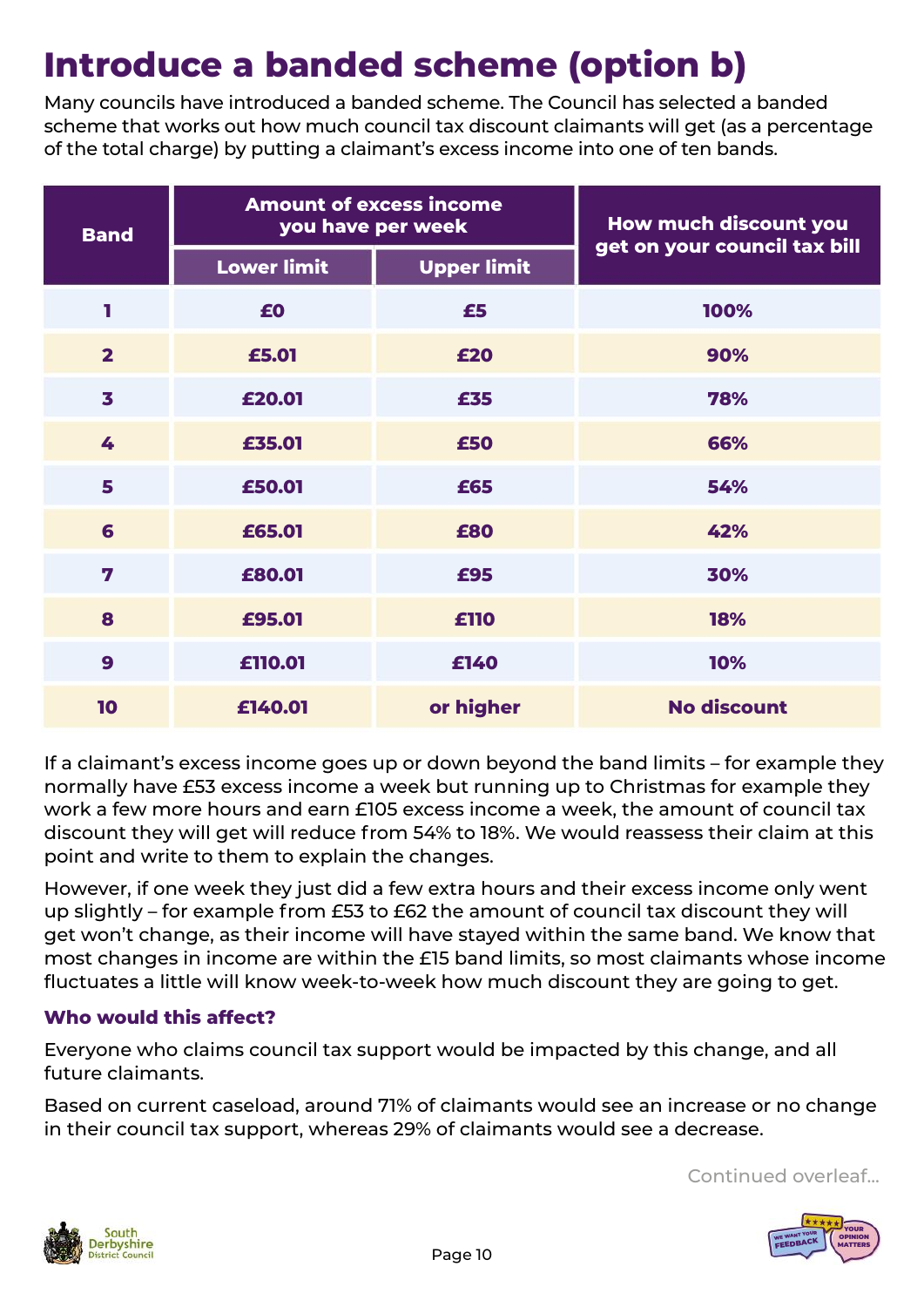The claimants who would benefit the most are those in the lower excess income brackets. Those that would lose the most are in the higher excess income brackets, in particular those in higher band properties with excess income of more than £140 per week (around 30 residents).

A hardship fund would be created to support any claimants who are disproportionately affected.

#### **The alternative is to retain the existing tapered scheme – see page 9.**

#### **Your views on option b (the banded scheme)**

#### **Do you prefer this option?**

| <b>Yes</b> | <b>No</b>            | <b>Not sure</b> |  |
|------------|----------------------|-----------------|--|
|            | <b>Your comments</b> |                 |  |
|            |                      |                 |  |
|            |                      |                 |  |
|            |                      |                 |  |
|            |                      |                 |  |

### **Other changes**

In addition to the proposed key changes to the schemes outlined elsewhere in the booklet, the Council also aims to simplify its council tax reduction scheme regulations so they easier to understand and remove outdated legislation, so that the scheme aligns with other welfare benefits. Key changes include:

- **Mixed aged couples.** This would bring the regulations into line with legislation for other welfare benefits, where a couple would be considered of pension age when the youngest of the couple reaches pension age, not the oldest.
- **Two child limit.** This would bring the regulations into line with legislation for other welfare benefits, where support would be allowed for up to 2 children.
- **Notional income is income that could be available to someone if they apply for it.** It is proposed this is not included in the scheme from April 2022.
- **Notional capital and deprivation of capital concerns capital that could be available to someone if they apply for it, or had not given it away, or spent it to increase entitlement to benefit.** It is proposed this is not included in the scheme from April 2022.
- **Diminishing capital and diminishing notional capital.** These are complex calculations that would not be required if notional and deprivation capital rules are not included in our scheme from April 2022.

#### **Do you support these changes?**



Continued overleaf...



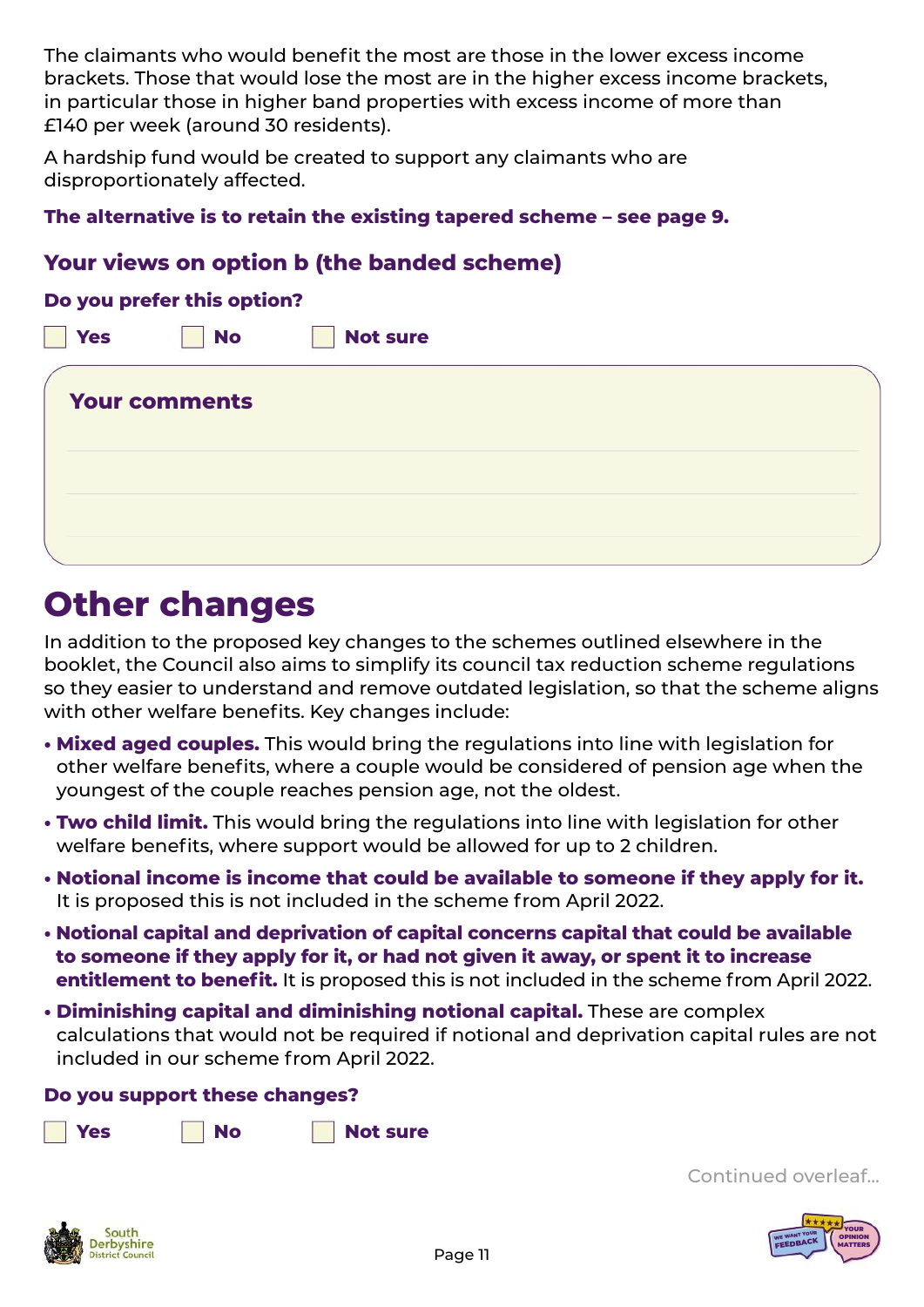| <b>Your comments</b> |  |  |
|----------------------|--|--|
|                      |  |  |
|                      |  |  |
|                      |  |  |
|                      |  |  |

### **Cost of the changes**

Both of the models proposed are likely to increase the cost of the scheme by approximately £100,000 - £120,000 per annum. The additional cost would be shared across all precepting authorities in accordance with their share of the council tax collected - South Derbyshire District Council (9%), Derbyshire County Council (74%), police (13%) and fire (4%) and parish councils.

#### **Do you support the extra costs of the proposed schemes?**

| <b>Yes</b> | <b>No</b>            | <b>Not sure</b> |  |
|------------|----------------------|-----------------|--|
|            | <b>Your comments</b> |                 |  |
|            |                      |                 |  |
|            |                      |                 |  |
|            |                      |                 |  |

#### **Any other comments?**

Please use this space to give us any other comments you may have.



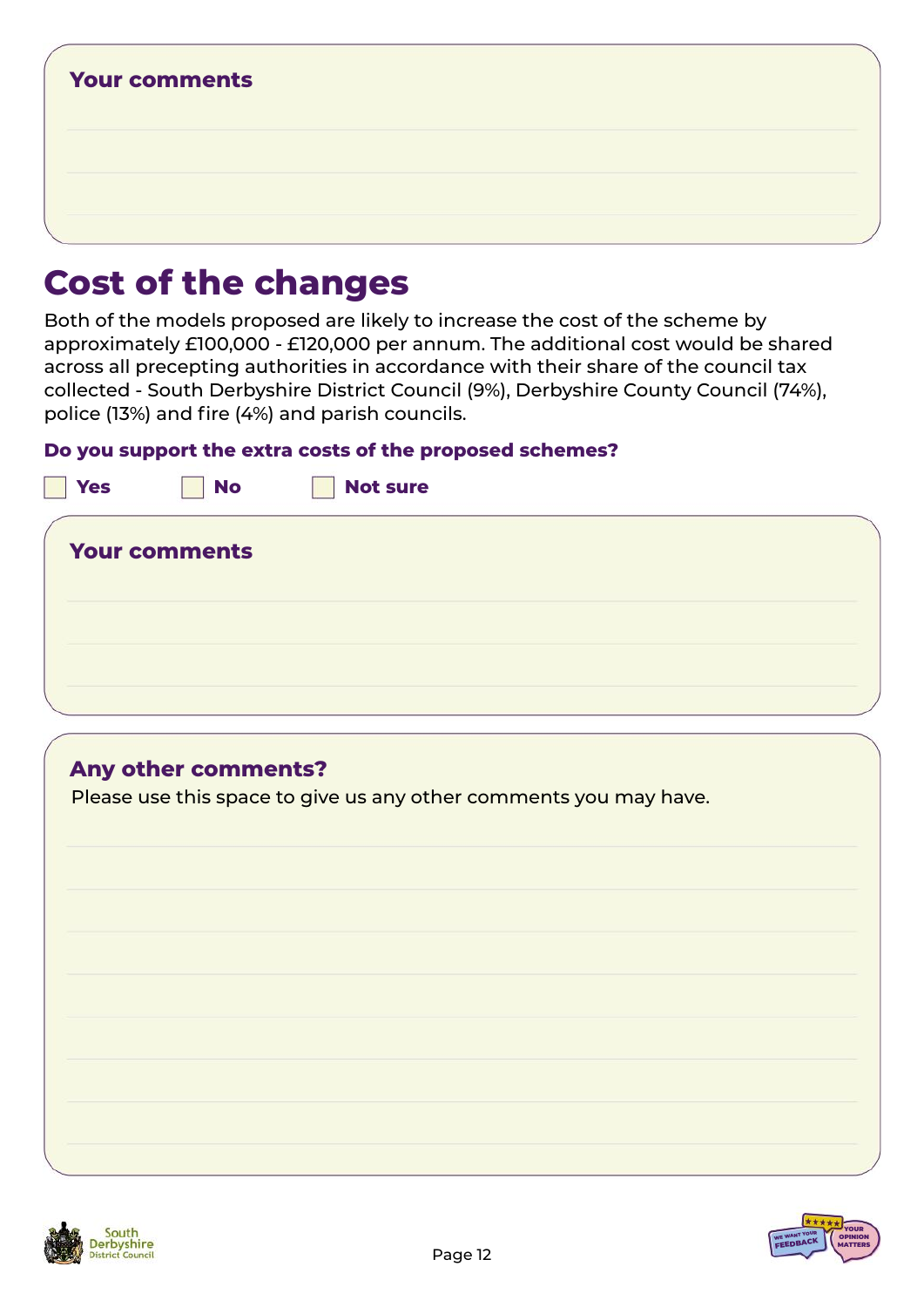

We would be pleased if you can compl these questions. This is so we can unde your responses better and ensure that do not discriminate against any group individuals or communities unfairly. Th will be held anonymously and securely shared with external organisations, and shared only be used for this stated purpose.

#### **Are you?**

| A council tax support claimant. |
|---------------------------------|
| A local council taxpayer who    |

doesn't claim council tax support.

A community group representative

A local Elected Member.

A member of council staff.

Other, please describe:

#### **What is your postcode?:**

|                                                                                      |                |                                               | Mixed or n                |
|--------------------------------------------------------------------------------------|----------------|-----------------------------------------------|---------------------------|
| What age bracket do you fall into?                                                   | <b>Black C</b> |                                               |                           |
| Under 16                                                                             | $16 - 17$      | $18 - 24$                                     | <b>Black A</b>            |
| $25 - 34$                                                                            | $35 - 44$      | 45 - 54                                       | Asian a                   |
| $55 - 64$                                                                            | $65 - 74$      | $75+$                                         | Any oth                   |
| Prefer not to say                                                                    |                |                                               | backgro                   |
| or health problem which has lasted or is                                             |                | Do you consider yourself to have a disability | <b>Other ethr</b>         |
| expected to last at least 12-months, and<br>which limits your day-to-day activities? |                |                                               | Arab                      |
| Yes<br><b>No</b>                                                                     |                | Prefer not to say                             | Any oth<br>backgro        |
| <b>Are you?</b>                                                                      |                |                                               |                           |
| No religion                                                                          |                |                                               | <b>Are you?</b>           |
| Christian (including CofE, Catholic,                                                 | Never n        |                                               |                           |
| Protestant and all other Christian<br>denominations)                                 |                |                                               | Married                   |
| <b>Buddhist</b>                                                                      | Hindu          | <b>Jewish</b>                                 |                           |
|                                                                                      |                |                                               | Separat                   |
| Muslim                                                                               | Sikh           |                                               | <b>Divorce</b><br>legally |
| Prefer not to say                                                                    |                |                                               | Widow                     |
| Any other religion or belief,<br>please describe:                                    |                |                                               | (civil pa                 |
|                                                                                      |                |                                               | Prefer r                  |

#### **Are you?**

#### **White**

| lete<br>erstand<br>: we<br>of (<br>าis data<br>y, not<br>d will | English/Welsh/Scottish/<br>Northern Irish/British<br>Irish<br><b>Gypsy or Irish Traveller</b><br>Any other white background,<br>please describe: |  |  |
|-----------------------------------------------------------------|--------------------------------------------------------------------------------------------------------------------------------------------------|--|--|
|                                                                 | <b>African/Caribbean/Black British</b>                                                                                                           |  |  |
|                                                                 | African<br>Caribbean                                                                                                                             |  |  |
|                                                                 | <b>Black British</b>                                                                                                                             |  |  |
|                                                                 | Any other Black/African/Caribbean<br>background, please describe:                                                                                |  |  |
|                                                                 |                                                                                                                                                  |  |  |
| ive.                                                            |                                                                                                                                                  |  |  |
|                                                                 | <b>Asian/Asian British</b>                                                                                                                       |  |  |
|                                                                 | Indian<br>Pakistani                                                                                                                              |  |  |
|                                                                 | Bangladeshi<br>Chinese                                                                                                                           |  |  |
|                                                                 | Any other Asian background,<br>please describe:                                                                                                  |  |  |
|                                                                 |                                                                                                                                                  |  |  |
|                                                                 |                                                                                                                                                  |  |  |
|                                                                 | <b>Mixed or multiple ethnic groups</b>                                                                                                           |  |  |
| 8 - 24                                                          | <b>Black Caribbean and White</b>                                                                                                                 |  |  |
| 45 - 54                                                         | <b>Black African and White</b><br>Asian and White                                                                                                |  |  |
| 75+                                                             |                                                                                                                                                  |  |  |
|                                                                 | Any other mixed or multiple ethnic<br>background, please describe:                                                                               |  |  |
|                                                                 |                                                                                                                                                  |  |  |
| disability<br>d or is                                           |                                                                                                                                                  |  |  |
| ;, and                                                          | <b>Other ethnic groups</b>                                                                                                                       |  |  |
| ties?                                                           | Arab                                                                                                                                             |  |  |
| say                                                             | Any other mixed or multiple ethnic<br>background, please describe:                                                                               |  |  |
|                                                                 |                                                                                                                                                  |  |  |
|                                                                 |                                                                                                                                                  |  |  |
| c,                                                              | <b>Are you?</b>                                                                                                                                  |  |  |
|                                                                 | Never married nor in a civil partnership                                                                                                         |  |  |
| Jewish                                                          | Married or in a civil partnership                                                                                                                |  |  |
|                                                                 | Separated                                                                                                                                        |  |  |
|                                                                 | Divorced / civil partnership<br>legally dissolved                                                                                                |  |  |
|                                                                 | Widowed / surviving partner                                                                                                                      |  |  |
|                                                                 | (civil partnership)                                                                                                                              |  |  |
|                                                                 | Prefer not to say                                                                                                                                |  |  |